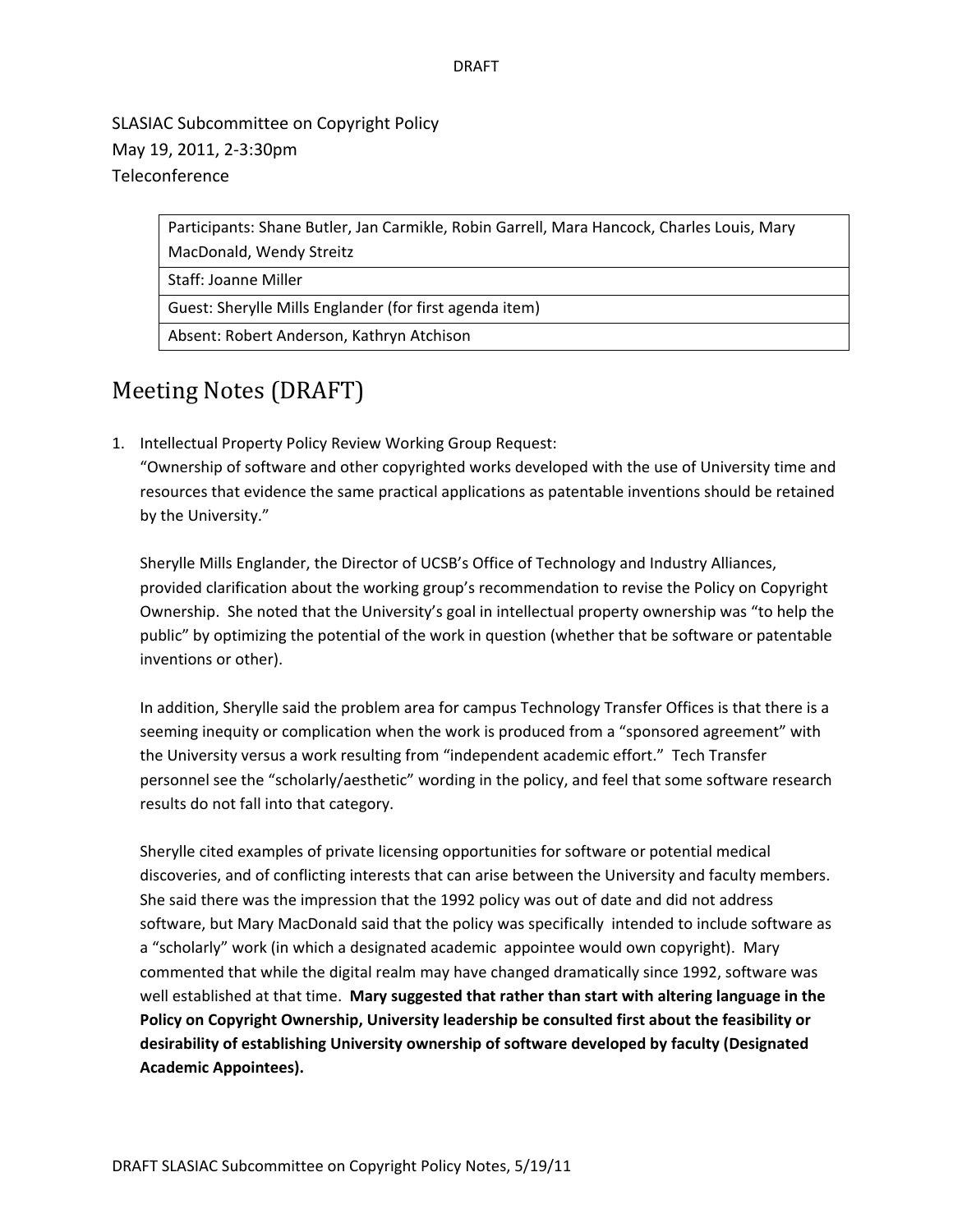There was no consensus on what, if anything, needs to be done. Co‐chair Robin Garrell suggested that Sherylle and Shane Butler (who opined on the issues from the faculty perspective) draft a document framing what might be the principles involved in the maintenance of the University's intellectual output.

**Action**: Sherylle Mills Englander agreed to work with Shane Butler to draft a list of issues and principles surrounding the ownership of faculty work.

2. UC's Policy and Guidelines on the Reproduction of Copyrighted Materials for Teaching and Research

In the last meeting, the Subcommittee determined that the 1986 "Policy and Guidelines on the Reproduction of Copyrighted Materials for Teaching and Research" was out of date and needed a revision. In addition, an Office of General Counsel Copyright Working Group has determined that a more comprehensive review of the UC policies on use of copyrighted materials would be appropriate. Meanwhile, a revised version of the existing Policy has been prepared.

Mary MacDonald prepared an interim revised Policy and Guidelines designed primarily to update information in the Guidelines but which contain some additional changes, such as strengthening the language about "fair use" in the Policy, deleting the recitation of the "Ad‐Hoc Guidelines", and eliminating the statement that the Policy and Guidelines supersede any campus guidelines. Mary noted that a more comprehensive modification was needed in light of the developments in the digital delivery of academic material, and that Provost Gene Lucas, the Chair of SLASIAC, was deciding whether the Subcommittee on Copyright Policy or a separate task force should be convened to draft such changes. She stated that she believed the proposed changes in the current draft revision could be made without the extensive review needed by a new Policy and Guidelines.

The group briefly discussed the purpose of having a UC policy, and Mary explained that the Digital Millennium Copyright Act and Joanne said the TEACH Act require a policy and guidelines regarding copyright and the use of others' copyrighted works. Joanne noted that the Office of the President has an educational website on copyright for the UC community at: http://www.universityofcalifornia.edu/copyright. This site was an effort sponsored by the predecessor to the SLASIAC Subcommittee on Copyright Policy (the Standing Committee on Copyright).

There was discussion about how much of the Policy and Guidelines should be revised at this time, and the consensus was that the changes be limited to those parts that were clearly outdated and to leave further revisions to the body that will be charged with a comprehensive redrafting of the Policy and Guidelines.

The suggestion was made that the subcommittee members send their notes to Joanne about what is most in need of change to the policy.